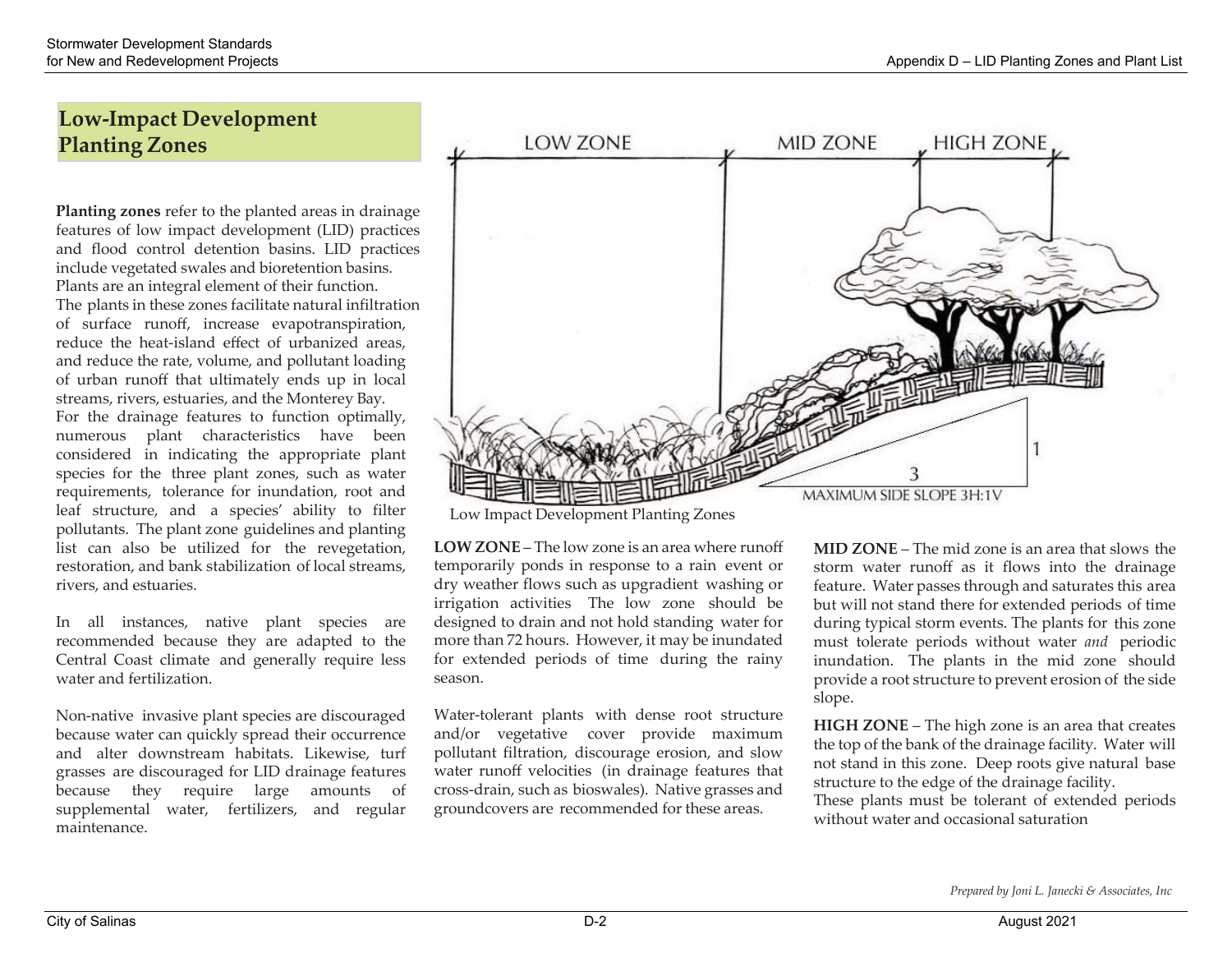# Low Impact Development (LID) Plant List

Developed for the City of Salinas, California

| Developed for the City of Suithus, Catifornia |                                  |                     |                     |                     |                       |                     |                         |                        |             |                                |                             |                                 |                        |                  |                     |              |
|-----------------------------------------------|----------------------------------|---------------------|---------------------|---------------------|-----------------------|---------------------|-------------------------|------------------------|-------------|--------------------------------|-----------------------------|---------------------------------|------------------------|------------------|---------------------|--------------|
| <b>Botanical Name</b><br><b>TREES</b>         | Common Name                      | Low Zone**          | Mid Zone**          | High Zone**         | Swale or Filter Strip | Planting Strips (<  | Large Planting Areas (> | Large Detention Basins | Green Roof  | Tolerates Prolonged Saturation | Tolerates Periodic Flooding | Tolerates Prolonged Dry Periods | Requires Good Drainage | Tolerates Mowing | Wind Tolerant       | <b>Notes</b> |
| Acercircinatum                                | vine maple                       |                     | X                   | $\mathsf X$         | $\chi$                | $\mathsf X$         | $\boldsymbol{\chi}$     |                        |             |                                | $\mathsf X$                 | $\mathsf X$                     |                        |                  |                     | Needs some   |
| Acer macrophyllum                             | big-leaf maple                   |                     | $\chi$              | $\chi$              |                       |                     | $\boldsymbol{\chi}$     | $\chi$                 |             | $\mathsf X$                    | $\boldsymbol{\chi}$         |                                 |                        |                  | $\boldsymbol{\chi}$ |              |
| Aesculus californica                          | California buckeye               |                     |                     | $\mathsf X$         |                       |                     | $\chi$                  | $\chi$                 |             | $\mathsf X$                    | $\mathsf X$                 | $\mathsf X$                     |                        |                  | $\mathsf X$         |              |
| Alnusrhombifolia                              | white alder                      |                     | $\chi$              | $\mathsf X$         |                       |                     | $\boldsymbol{\chi}$     | $\chi$                 |             | $\mathsf X$                    | $\mathsf X$                 |                                 |                        |                  |                     | Keep protect |
| Alnus rubra                                   | red alder                        |                     | $\mathsf X$         | $\chi$              |                       |                     | $\boldsymbol{\chi}$     | $\mathsf X$            |             | $\mathsf X$                    | $\mathsf X$                 |                                 |                        |                  |                     |              |
| Cercisoccidentalis                            | Western redbud                   |                     | X                   | $\boldsymbol{\chi}$ |                       | $\boldsymbol{\chi}$ | $\boldsymbol{\chi}$     |                        |             |                                | $\mathsf X$                 | $\boldsymbol{\chi}$             | $\chi$                 |                  |                     |              |
| Fraxinuslatifolia                             | Oregon Ash                       |                     | X                   | $\boldsymbol{\chi}$ |                       |                     | $\boldsymbol{\chi}$     | $\chi$                 |             |                                | $\mathsf X$                 |                                 |                        |                  |                     |              |
| Juglans californica var. hindsii              | Northern California black walnut |                     |                     | $\mathsf X$         |                       | $\mathsf X$         | $\mathsf X$             |                        |             | $\mathsf X$                    | $\boldsymbol{\chi}$         | $\chi$                          |                        |                  |                     |              |
| Populus fremontii                             | Fremont cottonwood               |                     |                     | $\mathsf X$         |                       |                     | $\mathsf X$             | $\mathsf X$            |             | $\mathsf X$                    |                             |                                 |                        |                  | $\chi$              | Water loving |
| Prunus lyonii                                 | Catalina cherry                  |                     |                     | $\boldsymbol{\chi}$ |                       | $\chi$              | $\boldsymbol{\chi}$     |                        |             | $\chi$                         | $\chi$                      | $\mathsf X$                     |                        |                  | $\boldsymbol{\chi}$ |              |
| Pseudotsuga menziesii                         | Douglas-fir                      |                     |                     | $\mathsf X$         |                       |                     | $\mathsf X$             |                        |             |                                | $\boldsymbol{\chi}$         | $\chi$                          |                        |                  | $\boldsymbol{\chi}$ |              |
| Salix coulteri                                | Coulter willow                   | $\chi$              | $\boldsymbol{\chi}$ | $\boldsymbol{\chi}$ |                       |                     | $\boldsymbol{\chi}$     | $\chi$                 |             | $\mathsf X$                    | $\mathsf X$                 |                                 |                        |                  | $\mathsf X$         |              |
| Salix laevigata                               | red willow                       | $\chi$              | $\boldsymbol{\chi}$ | $\boldsymbol{\chi}$ |                       |                     | $\chi$                  | $\mathsf X$            |             | $\chi$                         | $\mathsf X$                 |                                 |                        |                  | $\boldsymbol{\chi}$ |              |
| Salix lasiolepis                              | arroyo willow                    | $\chi$              | $\boldsymbol{\chi}$ | $\chi$              |                       |                     | $\boldsymbol{\chi}$     | $\chi$                 |             | $\mathsf X$                    | $\mathsf X$                 |                                 |                        |                  | $\mathsf X$         |              |
| Sambucus mexicana                             | blue elderberry                  |                     | $\chi$              | $\boldsymbol{\chi}$ |                       | $\boldsymbol{\chi}$ | $\chi$                  |                        |             | $\boldsymbol{\chi}$            | $\boldsymbol{\chi}$         | $\mathsf X$                     |                        |                  | $\chi$              |              |
| Umbellularia californica                      | California bay                   |                     |                     | $\boldsymbol{\chi}$ |                       |                     | $\mathsf X$             |                        |             | $\chi$                         | $\chi$                      |                                 |                        |                  | $\mathsf X$         |              |
| <b>SHRUBS</b>                                 |                                  |                     |                     |                     |                       |                     |                         |                        |             |                                |                             |                                 |                        |                  |                     |              |
| Baccharisdouglasii                            | marshbaccharis                   | X                   | X                   | $\boldsymbol{\chi}$ |                       | $\boldsymbol{\chi}$ | $\chi$                  | $\boldsymbol{\chi}$    |             | $\chi$                         | $\chi$                      | $\mathsf X$                     |                        |                  |                     |              |
| Baccharis pilularis                           | coyote brush                     |                     |                     |                     |                       | $\chi$              | $\boldsymbol{\chi}$     |                        |             |                                | $\boldsymbol{\chi}$         |                                 |                        |                  | $\boldsymbol{\chi}$ |              |
| Baccharissalicifolia                          | mule fat                         |                     | X                   | $\chi$              |                       |                     | $\boldsymbol{\chi}$     | $\chi$                 |             |                                | $\chi$                      | $\chi$                          |                        |                  |                     |              |
| Cornusstolonifera                             | red twig dogwood                 | $\boldsymbol{\chi}$ | $\boldsymbol{\chi}$ | $\mathsf X$         |                       | $\chi$              | $\mathsf X$             |                        |             | $\chi$                         | $\mathsf X$                 |                                 |                        |                  | X                   |              |
| Fremontodendron californicum                  | flannelbush                      |                     |                     | $\mathsf X$         |                       |                     | $\mathsf X$             |                        |             |                                |                             |                                 | $\chi$                 |                  |                     | High zone, n |
| Garrya elliptica                              | coast silk tassle                |                     |                     | X                   |                       | $\chi$              | $\boldsymbol{\chi}$     |                        |             |                                |                             | $\chi$                          |                        |                  |                     |              |
| Gaultheriashallon                             | salal                            |                     |                     |                     |                       | $\boldsymbol{\chi}$ | $\mathsf X$             |                        |             |                                | $\mathsf X$                 |                                 |                        |                  |                     | Prefers shad |
| Mimulus aurantiacus                           | sticky monkeyflower              |                     | $\chi$              |                     | $\chi$                | $\mathsf X$         |                         |                        | $\mathsf X$ |                                |                             | $\mathsf X$                     |                        |                  |                     |              |
| Mimulus cardinalis                            | scarlet monkeyflower             | X                   | $\chi$              |                     | $\boldsymbol{\chi}$   | $\chi$              |                         | $\chi$                 | $\chi$      | $\mathsf X$                    | $\mathsf X$                 |                                 |                        |                  | $\chi$              |              |
| Rhamnus californica                           | California coffeeberry           |                     | $\mathsf X$         | $\boldsymbol{\chi}$ |                       |                     | $\boldsymbol{\chi}$     | $\mathsf X$            |             |                                |                             | $\mathsf X$                     | $\boldsymbol{\chi}$    |                  | $\chi$              | Low water re |
| Ribessanguineum                               | red flowering currant            |                     | $\boldsymbol{\chi}$ |                     |                       | $\boldsymbol{\chi}$ | $\chi$                  | $\mathsf X$            |             | $\mathsf X$                    |                             |                                 |                        |                  | $\boldsymbol{\chi}$ |              |
| Ribes speciosum                               | fuchsia-flowered gooseberry      |                     | $\boldsymbol{\chi}$ |                     |                       | $\chi$              |                         | $\mathsf X$            |             | $\boldsymbol{\chi}$            | $\mathsf X$                 |                                 |                        |                  | $\boldsymbol{\chi}$ |              |
| Ribes viburnifolium                           | evergreen currant                |                     | $\boldsymbol{\chi}$ | $\chi$              |                       |                     | $\mathsf X$             |                        |             | $\chi$                         | $\boldsymbol{\chi}$         | $\mathsf X$                     |                        |                  | $\chi$              |              |
| Rosa californica                              | California rose                  |                     | $\boldsymbol{\chi}$ | $\boldsymbol{\chi}$ |                       | $\boldsymbol{\chi}$ | $\chi$                  |                        |             | $\boldsymbol{\chi}$            | X                           | $\chi$                          |                        |                  |                     | Can be invas |
| Rubus parviflorus                             | thimbleberry                     |                     |                     |                     |                       | $\boldsymbol{\chi}$ | $\boldsymbol{\chi}$     | $\mathsf X$            |             |                                | $\mathsf X$                 | $\mathsf X$                     |                        |                  | $\chi$              |              |

\* Plant species are considered native to California. California native selections are suggested to limit impact on native habitats downstream. \*\*Refer section drawing for planting zones.

| ۰.<br>×<br>×<br>× |
|-------------------|
|-------------------|

ted from prevailing winds

, aggressive roots, "fast growing"

needs to dry between waterings

equirements

<u>sive</u>

Prepared by Joni L. Janecki & Associates, Inc.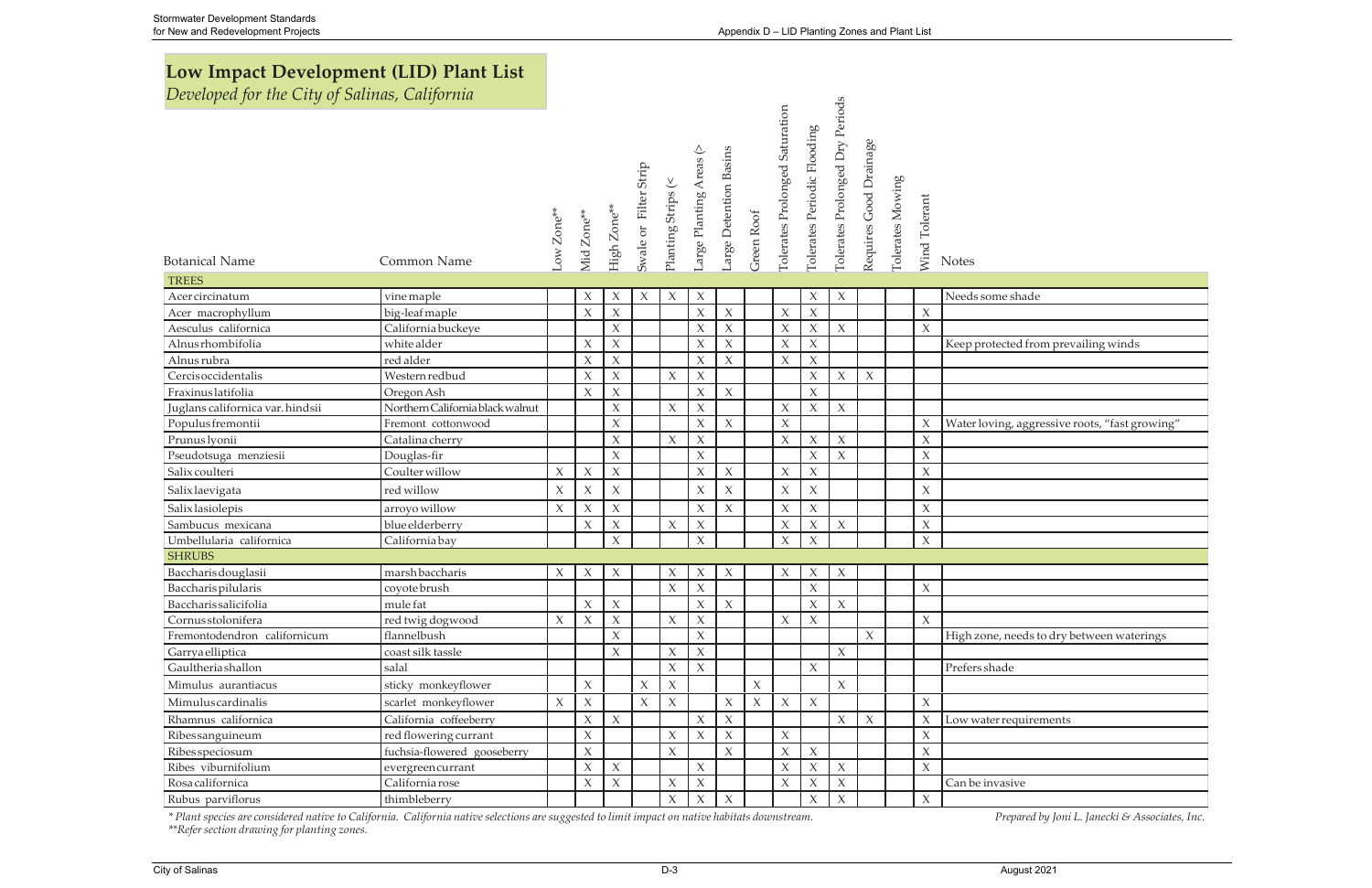| ior now and noudvelopment rigged                                                         |                            |                       |                     |                           |                           |                         |                           |                           |                     |                               | $\mu$ position. $\mu$ Eq. Fig. conception of the set |                                |                        |                         |                           |                 |
|------------------------------------------------------------------------------------------|----------------------------|-----------------------|---------------------|---------------------------|---------------------------|-------------------------|---------------------------|---------------------------|---------------------|-------------------------------|------------------------------------------------------|--------------------------------|------------------------|-------------------------|---------------------------|-----------------|
| Low Impact Development (LID) Plant List<br>Developed for the City of Salinas, California |                            |                       |                     |                           |                           |                         | $\overline{5}$            |                           |                     |                               |                                                      |                                |                        |                         |                           |                 |
| <b>Botanical Name</b>                                                                    | Common Name                | ow Zone <sup>**</sup> | Aid Zone**          | <sup>tigh Zone**</sup>    | swale or Filter Strip     | Planting Strings (< 5') | arge Planting Areas ( $>$ | arge Detention Basins     | Green Roofs         | Olerates Prolonged Saturation | Olerates Periodic Flooding                           | Olerates Prolonged Dry Periods | Requires Good Drainage | <b>Tolerates Mowing</b> | Vind Tolerant             | <b>Notes</b>    |
| <b>GRASSES, GROUNDCOVERS, FERNS</b>                                                      |                            |                       |                     |                           |                           |                         |                           |                           |                     |                               |                                                      |                                |                        |                         |                           |                 |
| Achillea millefolium                                                                     | yarrow                     |                       | X                   | $\chi$                    | $\boldsymbol{\mathsf{X}}$ | $\boldsymbol{\chi}$     | $\boldsymbol{\chi}$       | $\chi$                    | $\chi$              |                               |                                                      |                                | $\chi$                 |                         | $\boldsymbol{\chi}$       |                 |
| Aquilegia formosa                                                                        | Western columbine          | $\chi$                |                     |                           | $\chi$                    | $\boldsymbol{\chi}$     | $\mathsf X$               |                           |                     | $\mathsf X$                   | $\mathsf X$                                          | $\mathsf X$                    |                        |                         |                           |                 |
| Bromus carinatus                                                                         | California brome           |                       | $\mathsf X$         | $\boldsymbol{\chi}$       | $\mathsf X$               | $\mathsf X$             |                           |                           | $\chi$              |                               |                                                      | $\mathsf X$                    |                        |                         |                           |                 |
| Calamagrostis nutkaensis                                                                 | Pacific reed grass         |                       | $\mathsf X$         |                           |                           | $\chi$                  | $\mathsf X$               |                           | $\boldsymbol{\chi}$ |                               | $\mathsf X$                                          | $\mathsf X$                    |                        |                         | $\chi$                    |                 |
| Calochortus albus                                                                        | white globe lily           |                       | $\mathsf X$         |                           | $\mathsf X$               | $\chi$                  | $\chi$                    | $\chi$                    |                     |                               | $\boldsymbol{\chi}$                                  | $\boldsymbol{\chi}$            |                        |                         | $\chi$                    |                 |
| Carex globosa                                                                            | globe sedge                | X                     | $\mathsf X$         |                           | $\mathsf X$               | $\boldsymbol{\chi}$     | $\chi$                    | $\boldsymbol{\mathsf{X}}$ | $\boldsymbol{\chi}$ | $\boldsymbol{\mathsf{X}}$     | $\boldsymbol{\chi}$                                  |                                |                        |                         | $\chi$                    |                 |
| Carex obnupta                                                                            | slough sedge               | $\boldsymbol{\chi}$   | $\mathsf X$         |                           |                           |                         |                           | $\chi$                    |                     | $\chi$                        | $\chi$                                               |                                |                        |                         | $\chi$                    |                 |
| Carex pansa                                                                              | California meadow sedge    | $\chi$                | $\mathsf X$         |                           | $\chi$                    |                         | $\boldsymbol{\chi}$       | $\chi$                    | $\chi$              |                               | $\boldsymbol{\chi}$                                  |                                | $\mathsf X$            |                         | $\boldsymbol{\chi}$       |                 |
| Carex tumulicola/ Carex divulsa                                                          | Berkeley sedge/ gray sedge | $\mathsf X$           | $\boldsymbol{\chi}$ | $\boldsymbol{\chi}$       | $\mathsf X$               | $\boldsymbol{\chi}$     | $\chi$                    | $\chi$                    | $\boldsymbol{\chi}$ | $\mathsf X$                   | $\boldsymbol{\chi}$                                  | $\mathsf X$                    |                        | $\mathsf X$             | $\chi$                    |                 |
| Castillejaminiata                                                                        | Indianpaintbrush           |                       | $\boldsymbol{\chi}$ | $\chi$                    |                           | $\chi$                  | $\mathsf X$               |                           | $\chi$              |                               |                                                      | $\chi$                         | $\mathsf X$            |                         | $\chi$                    |                 |
| Deschampsia cespitosa                                                                    | tufted hairgrass           |                       | $\mathsf X$         |                           | $\chi$                    |                         | $\chi$                    | $\boldsymbol{\chi}$       | $\chi$              |                               | $\boldsymbol{\chi}$                                  | $\chi$                         | $\chi$                 |                         | $\chi$                    | Needsirrigation |
| Dudleyacaespitosa                                                                        | dudleya                    |                       | $\boldsymbol{\chi}$ |                           |                           |                         |                           |                           |                     |                               |                                                      |                                |                        |                         |                           |                 |
| Eleocharis macrostachya                                                                  | commonspikerush            | $\chi$                | $\boldsymbol{\chi}$ |                           | $\mathsf X$               | $\chi$                  |                           | $\chi$                    | X                   | $\mathsf X$                   | $\boldsymbol{\chi}$                                  |                                |                        |                         | $\chi$                    |                 |
| Eschscholzia californica                                                                 | California poppy           |                       | $\mathsf X$         | $\boldsymbol{\chi}$       | $\mathsf X$               | $\mathsf X$             | $\mathsf X$               |                           | $\chi$              |                               |                                                      | $\mathsf X$                    | $\mathsf X$            |                         | $\chi$                    |                 |
| Festuca californica                                                                      | California fescue          |                       | $\mathsf X$         | $\boldsymbol{\mathsf{X}}$ | $\mathsf X$               | $\mathsf X$             |                           |                           |                     |                               | $\boldsymbol{\chi}$                                  | $\mathsf X$                    |                        |                         | $\chi$                    | Do not plant in |
| Festucaidahoensis                                                                        | Idaho fescue               |                       | $\chi$              | $\boldsymbol{\chi}$       | $\boldsymbol{\chi}$       | $\boldsymbol{\chi}$     | $\boldsymbol{\chi}$       |                           | X                   |                               | $\boldsymbol{\chi}$                                  | $\chi$                         |                        |                         | $\chi$                    | Do not plant in |
| <b>Festuca rubra</b>                                                                     | red fescue                 | $\chi$                | $\mathsf X$         |                           | $\mathsf X$               | $\mathsf X$             | $\chi$                    | $\chi$                    | $\boldsymbol{\chi}$ | $\mathsf X$                   | $\boldsymbol{\chi}$                                  |                                |                        | $\mathsf X$             | $\boldsymbol{\chi}$       | Needsirrigation |
| Fragaria chiloensis                                                                      | beachstrawberry            |                       | $\mathsf X$         |                           | $\mathsf X$               | $\chi$                  |                           | $\chi$                    | $\chi$              |                               | $\mathsf X$                                          | $\mathsf X$                    | $\chi$                 |                         | $\chi$                    |                 |
| Heuchera micrantha                                                                       | alum root                  |                       | $\mathsf X$         | $\boldsymbol{\chi}$       | $\chi$                    | $\mathsf X$             | $\chi$                    |                           | X                   |                               | $\boldsymbol{\chi}$                                  | $\mathsf X$                    | $\boldsymbol{\chi}$    |                         |                           |                 |
| Iris douglasiana                                                                         | Douglas iris               |                       | $\mathsf X$         |                           |                           | $\mathsf X$             | $\mathsf X$               |                           |                     |                               | $\boldsymbol{\chi}$                                  |                                | $\chi$                 |                         | $\boldsymbol{\chi}$       |                 |
| Juncus effusus                                                                           | common rush                | $\chi$                | $\mathsf X$         |                           | $\chi$                    | $\chi$                  | $\chi$                    | $\chi$                    |                     | $\boldsymbol{\mathsf{X}}$     | $\mathsf X$                                          |                                |                        |                         | $\chi$                    |                 |
| Juncus patens                                                                            | California gray rush       | $\chi$                | $\mathsf X$         |                           | $\mathsf X$               | $\boldsymbol{\chi}$     | $\chi$                    | $\chi$                    |                     | $\mathsf X$                   | $\chi$                                               |                                |                        |                         | $\boldsymbol{\chi}$       |                 |
| Leymustriticoides                                                                        | Creeping wild rye          |                       | $\boldsymbol{\chi}$ |                           | $\boldsymbol{\chi}$       | $\boldsymbol{\chi}$     | $\boldsymbol{\chi}$       | $\chi$                    | $\boldsymbol{\chi}$ |                               | $\boldsymbol{\chi}$                                  | $\boldsymbol{\chi}$            |                        |                         | $\boldsymbol{\mathsf{X}}$ | Fast spreading  |
| Melicaimperfecta                                                                         | melic, onion grass         |                       | $\boldsymbol{\chi}$ | $\boldsymbol{\chi}$       | $\mathsf X$               | $\chi$                  |                           |                           | X                   |                               | $\mathsf X$                                          |                                |                        |                         | $\chi$                    |                 |
| Muhlenbergia rigens                                                                      | deergrass                  |                       |                     |                           |                           | $\boldsymbol{\chi}$     | $\mathsf X$               |                           | $\chi$              |                               | $\boldsymbol{\chi}$                                  | $\chi$                         |                        |                         | $\chi$                    |                 |
| Polystichum munitum                                                                      | Western sword fern         |                       |                     |                           | $\mathsf X$               | $\boldsymbol{\chi}$     | $\mathsf X$               |                           |                     |                               | $\boldsymbol{\chi}$                                  |                                |                        |                         |                           | Prefers shade   |
| Rhamnus californica                                                                      | California coffeeberry     |                       |                     |                           |                           |                         |                           |                           |                     |                               |                                                      |                                |                        |                         |                           |                 |
| Salvia ssp.                                                                              | sage(s)                    |                       |                     |                           |                           |                         |                           |                           |                     |                               |                                                      |                                |                        |                         |                           | High zone, pre  |
| Scirpus cernuus                                                                          | fiber optic grass          | $\boldsymbol{\chi}$   |                     |                           | $\chi$                    | $\boldsymbol{\chi}$     | $\chi$                    | $\boldsymbol{\chi}$       | X                   | $\chi$                        | $\chi$                                               | $\boldsymbol{\chi}$            |                        |                         | $\chi$                    |                 |
| Sedum                                                                                    | stonecrop                  |                       | $\mathsf X$         |                           |                           |                         |                           |                           | $\chi$              |                               |                                                      |                                |                        |                         |                           |                 |
| Sisyrinchium idahoense bellum                                                            | blue-eyed grass            |                       | $\chi$              | $\mathsf X$               | $\mathsf X$               |                         |                           |                           | $\chi$              |                               |                                                      |                                |                        |                         |                           |                 |
| Satureja douglasii                                                                       | Yerba buena                | X                     | $\mathsf X$         |                           | $\chi$                    | $\boldsymbol{\chi}$     |                           |                           |                     |                               |                                                      |                                |                        |                         |                           |                 |
| <b>VINES</b>                                                                             |                            |                       |                     |                           |                           |                         |                           |                           |                     |                               |                                                      |                                |                        |                         |                           |                 |
| Clematis ligusticifolia                                                                  | virgin's bower             | $\chi$                | $\chi$              |                           |                           |                         | X                         |                           |                     |                               | X                                                    | $\boldsymbol{\chi}$            |                        |                         |                           |                 |
| Lonicera involucrata                                                                     | twinberry honeysuckle      |                       | $\chi$              | $\boldsymbol{\chi}$       |                           | $\boldsymbol{\chi}$     |                           |                           |                     |                               | $\boldsymbol{\chi}$                                  |                                |                        |                         |                           |                 |
| Vitis californica                                                                        | California wild grape      | $\chi$                | $\mathsf X$         | $\chi$                    |                           | $\boldsymbol{\chi}$     | $\mathsf X$               |                           |                     |                               | $\mathsf X$                                          | $\mathsf X$                    | $\mathsf X$            |                         | $\chi$                    | Needs partial s |
|                                                                                          |                            |                       |                     |                           |                           |                         |                           |                           |                     |                               |                                                      |                                |                        |                         |                           |                 |

<sup>\*</sup> Plant species are considered native to California. California native selections are suggested to limit impact on native habitats downstream.<br>\*\*Refer section drawing for planting zones.

Prepared by Joni L. Janecki & Associates, Inc.

| tion                              |
|-----------------------------------|
|                                   |
|                                   |
|                                   |
| in low zone                       |
| $\frac{1}{2}$ in low zone         |
| tion                              |
|                                   |
|                                   |
|                                   |
|                                   |
|                                   |
| ng                                |
|                                   |
|                                   |
|                                   |
| $\frac{e}{\sqrt{2}}$              |
| predominantly dry zones           |
|                                   |
|                                   |
|                                   |
|                                   |
|                                   |
|                                   |
|                                   |
|                                   |
| al sun, do not plant at low point |
|                                   |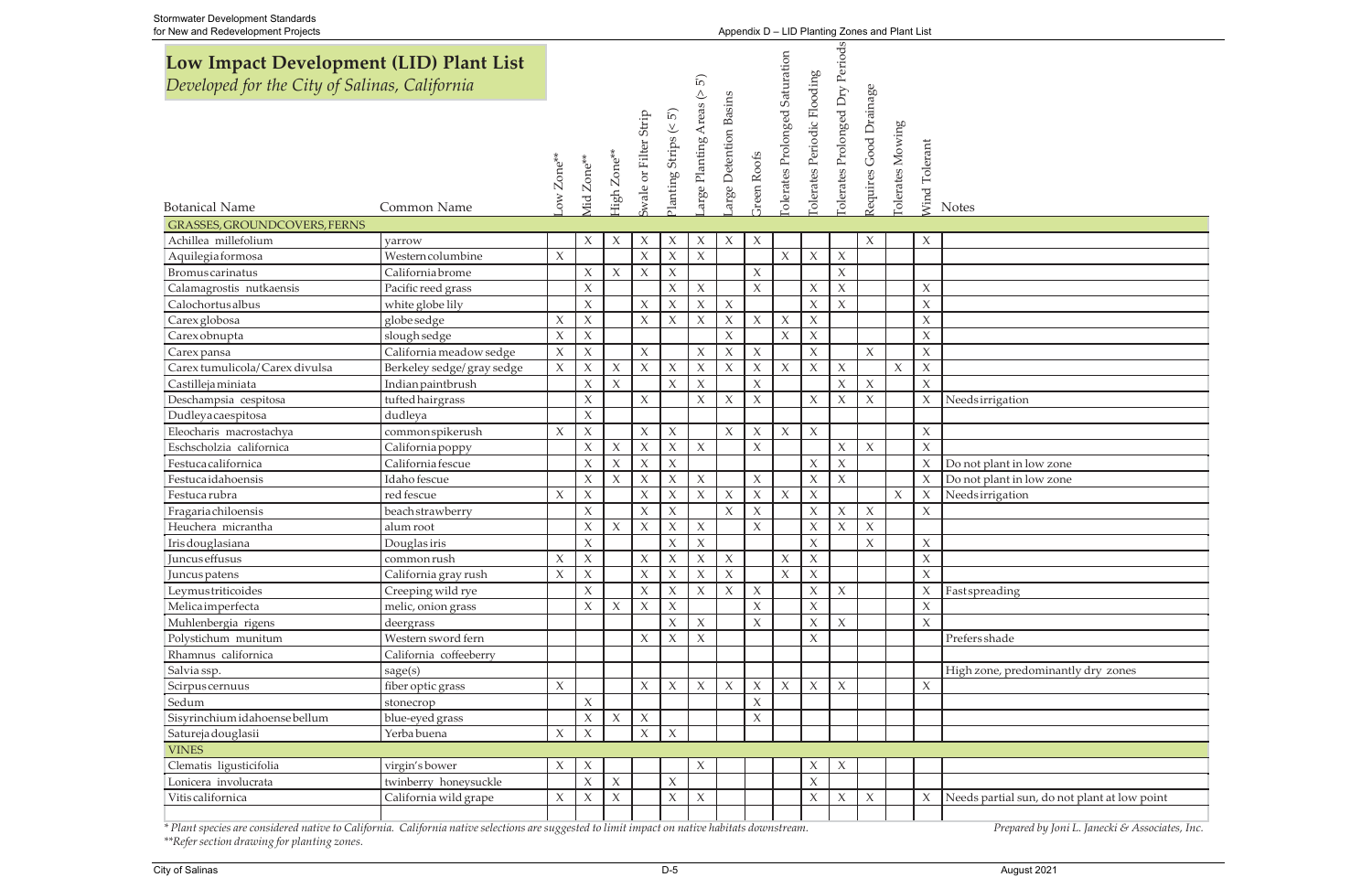## **Low Impact Development Planting Guidelines**

#### **DESIGN**

There are numerous conditions to consider whenchoosing plant species to be used in LID drainage features. Many of the criteria are found in species that tolerate the various and (sometimes) disparate conditions in their native habitats. For example, the plant species need to tolerate periods of flooding, as well as extended dry periods without supplemental irrigation. California native plant species are highly recommended because they are best adapted to the local climate.

The LID plant palette is intended to serve as <sup>a</sup> baseline for plant species selection for LID drainage features. Other plant species may be proposed for use in LID drainage features; the City will have the right to permit or deny their use. The following planting criteria and characteristics are to be considered when proposing other species for LID drainage features:

- ‐ The planting zones where the plant species are to be planted (Low, Mid, High; see Planting Zones)
- ‐ The size of the planting area and the size of the plant species at maturity
- ‐ Preference for Californianative or easilynaturalized plant species
- ‐ Non‐native invasive species should not be used
- ‐ Drought‐tolerant/low‐supplemental irrigation requirements
- ‐ Tolerant of season flooding/inundation
- ‐ Low maintenance requirements
- ‐ Adaptability

As an element of a drainage feature, LID plant selections should aim to control erosion and wick water from soils. Accordingly, groundcovers and grasses that quickly cover exposed soils are the best choices for the low zone (see Planting Zones). Trees and large shrubs are best planted in the high zone where their roots can absorb the infiltration. Low shrubs, grasses, and groundcovers may be used in the mid zone, depending on the slope, soil type, and drainage patterns (sheet flow vs. concentrated flow, or flooding).

If a planted LID drainage feature receives <sup>a</sup> concentrated flow, energy dispersion devices will be required at the entry point to deter damage or erosion to the planted areas. Examples of erosion protection/energy dissipation designs include cobblestones, gabions, small hardscaped areas, or other approved devices.



Gabbion for Energy Dispersion (i.e., erosion control)

#### **CRITERIA PLANTING AND LAYOUT**

The following should be considered when planting LID drainage features:

- The smallest practical area of land should be exposed at any one‐time during development. Mulching or other protective erosion control measures should be used temporarily to protect exposed areas.
- Vegetation should be installed as soon as possible in the development after the land is exposed.
- ‐ Plants should be planted in staggered rows to ensure that plants grow together for maximum soil coverage.

Soils for bioretention area must meet the following objectives:

- Be sufficiently permeable to infiltrate runoff at <sup>a</sup> minimum of 5" per hour during the life of the facility;
- Have sufficient moisture retention to suppor<sup>t</sup> healthy vegetation;
- Be <sup>a</sup> mixture of fine sand and compos<sup>t</sup> measured on a volume basis:
	- -60 ‐ 70% clean sand
	- -30 ‐ 40% certified compos<sup>t</sup>
	- - Sand shall be clean washed ASTM‐33 fine sand free of deleterious material.
	- - Recycled wash water from concrete ready‐ mix operations and other sources shall not be used to wash the sand because it typically has <sup>a</sup> high p<sup>H</sup>
	- - Organic matter content 35‐75% by dry weight
	- -C:N <sup>&</sup>lt; 25.1 **and C:N <sup>&</sup>gt; 15.1**
	- p<sup>H</sup> shall be between 6.5 and 8.2

For further information:

https://www.casqa.org/sites/default/files/downloads/ basma\_bioretention\_soil\_mix.pdf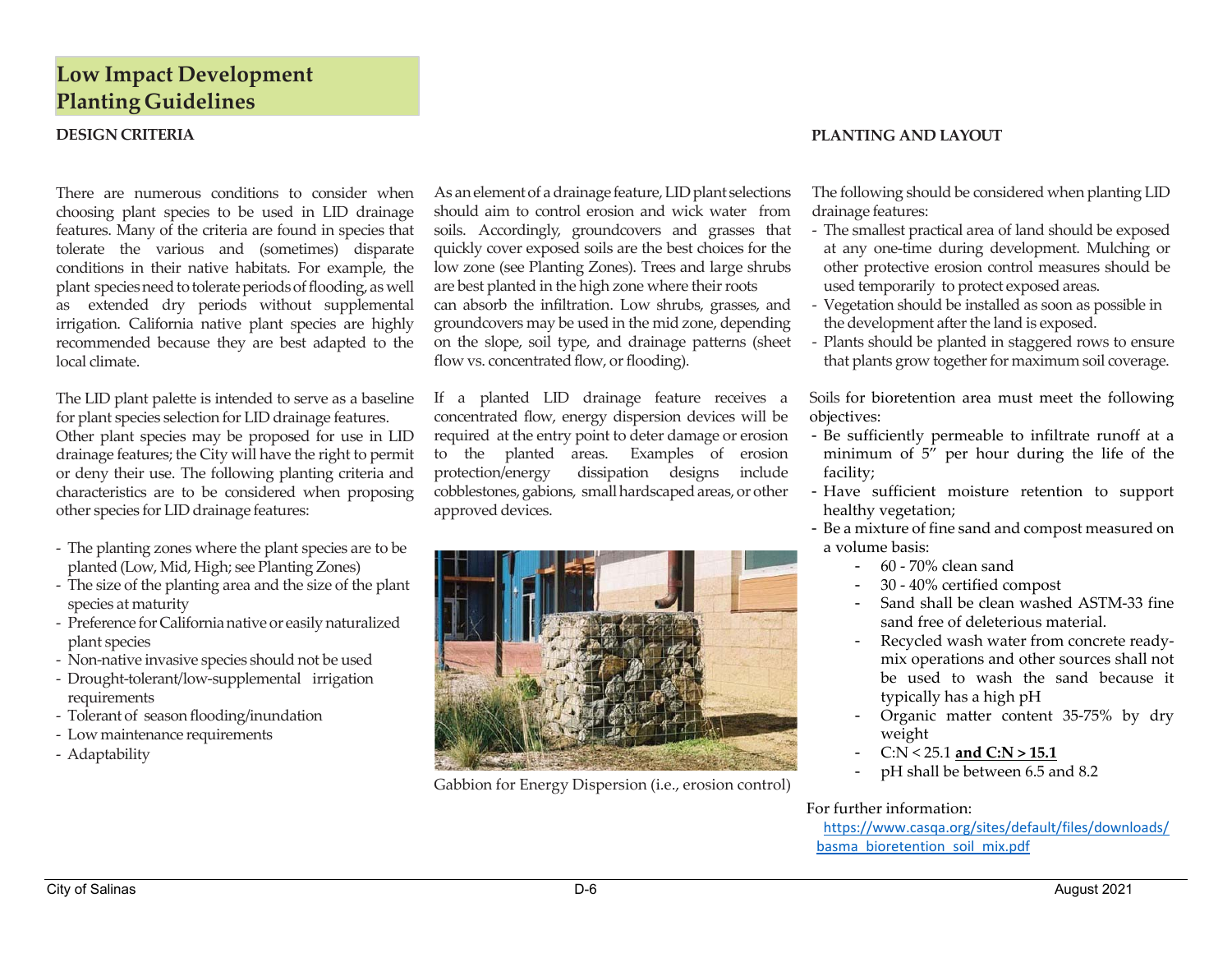### **SOILTESTING**

A soils repor<sup>t</sup> must be prepared prior to planting. The After planting, exposed soils must be covered with repor<sup>t</sup> will be prepared by <sup>a</sup> qualified soils specialist or non‐floatable mulch to discourage erosion. Mulch laboratory. The repor<sup>t</sup> will be submitted to the City as par<sup>t</sup> of the landscape and irrigation plans for final approval. Soil samples should be collected after grading operations are complete. Because surface soils are highly variable in the alluvial plain of the Salinas Valley, <sup>a</sup> sufficient number of soils samples must be collected to Mulch should be large enough in size to be easily account for variations that may be present in the areas to be planted. The repor<sup>t</sup> should include:

- ‐ Native soil composition
- ‐ Infiltration rates
- ‐ Atexture test
- ‐ Cation exchange capacity
- ‐ An agricultural suitability analysis
- ‐ Recommended amendments for planted species to thrive

The following list includes some qualified soil testing **HYDROSEEDING** laboratories in the region:

CA95076, T:(831) 722‐7606

Soil and Plant Laboratory, Inc., 352 Matthew Street,

Santa Clara, CA95052, T:(408) 727‐0330

#### **AMENDMENTS**

Prior to planting, the recommended amendments must be added, as described in the soils report. A copy of the soils repor<sup>t</sup> should be attached to the irrigation schedule provided to the owner and/or operator of the project.

#### **MULCH**

should be maintained only until plant growth has covered the majority of the exposed soil. Biodegradable erosion control blankets may also be used to provide protection from erosion.

cleaned away from drain inlets and not fit through the openings of drain grates. Mulch should be free of sticks and other debris. Always hold mulch away from root crown. Acceptable mulch types include:

- ‐ Nitrogen fortified bark (1" to 2" diameter)
- ‐ Redwood bark (1" to 2" diameter)
- ‐ Chipped gravel, crushed stone, or cobbles (1/2" –
- 2 1/2" diameter)
- ‐ 50/50 blend of top‐soil and aged compos<sup>t</sup>

Perry Soil Laboratory, <sup>424</sup> Airport Blvd., Watsonville, Hydroseeding is to be used on slopes and areas that have not already been landscaped.

The hydroseed blend to be used is:

- ‐ 35% Annual Ryegrass
- ‐ 15% Blando Brome
- ‐ 15% Rose Clover
- ‐ 15% Crimson Clover
- ‐ 20% Gala Brome
- ‐ 1 oz per 1000 sf of California wildflower mix (poppies and lupins)

The mix should be applied at <sup>a</sup> minimum of 30 lbs/ac.

"Gorilla Hair" (shredded redwood bark) will not be permitted by the City of Salinas because it causes an impervious layer that encourages mold growth in Salinas's soils.

#### **MAINTENANCE**

Native plant species naturally reduce the need for maintenance. These species will minimize pests and disease problems, require less fertilizer, reduce the need for excessive pruning, and conserve water.Woody plants require less maintenance once established, while perennials adjust to their new environment quickly but may require more care over the long run.

Care requirements should be considered when choosing plant species for LID drainage features. Trash and debris should be cleaned out of LID planting areas periodically, especially after large storm events. Drain inlets should be cleaned out periodically.



Bioretention basin along an urban roadway